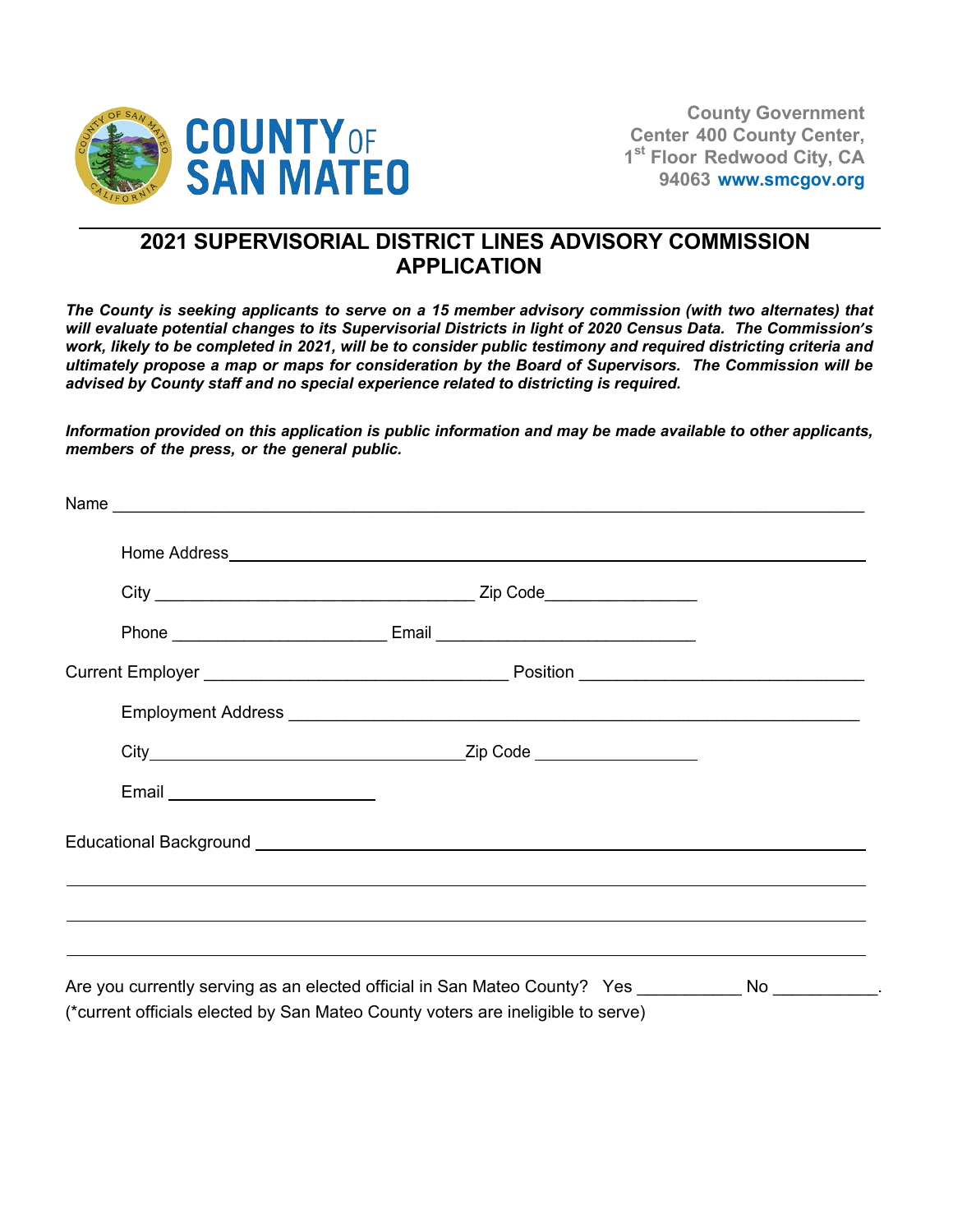| Are you a veteran of the Armed Forces?                                                                                               | Yes | No. |  |
|--------------------------------------------------------------------------------------------------------------------------------------|-----|-----|--|
|                                                                                                                                      |     |     |  |
|                                                                                                                                      |     |     |  |
| Please provide the character of your discharge from military service (i.e., Honorable, General<br>Under Honorable Conditions, etc.): |     |     |  |
| Employment/Professional Experience entries and the control of the control of the control of the control of the                       |     |     |  |

Civic and volunteer activities (Please include any present or past membership on County or City board(s), commissions, or committee(s), as well as participation in the activities of good government, civil rights, civic engagement, and/or community groups or organizations active in the County; please also indicate whether those activities involve work with language minority communities)

\_\_\_\_\_\_\_\_\_\_\_\_\_\_\_\_\_\_\_\_\_\_\_\_\_\_\_\_\_\_\_\_\_\_\_\_\_\_\_\_\_\_\_\_\_\_\_\_\_\_\_\_\_\_\_\_\_\_\_\_\_\_\_\_\_\_\_\_\_\_\_\_\_\_\_\_\_\_\_\_\_\_\_

 $\_$  , and the set of the set of the set of the set of the set of the set of the set of the set of the set of the set of the set of the set of the set of the set of the set of the set of the set of the set of the set of th

 $\_$  , and the set of the set of the set of the set of the set of the set of the set of the set of the set of the set of the set of the set of the set of the set of the set of the set of the set of the set of the set of th

Why are you applying for a position on this Commission? (Please include in your response any special qualifications or skills related to this position which may not have been covered in your responses above)